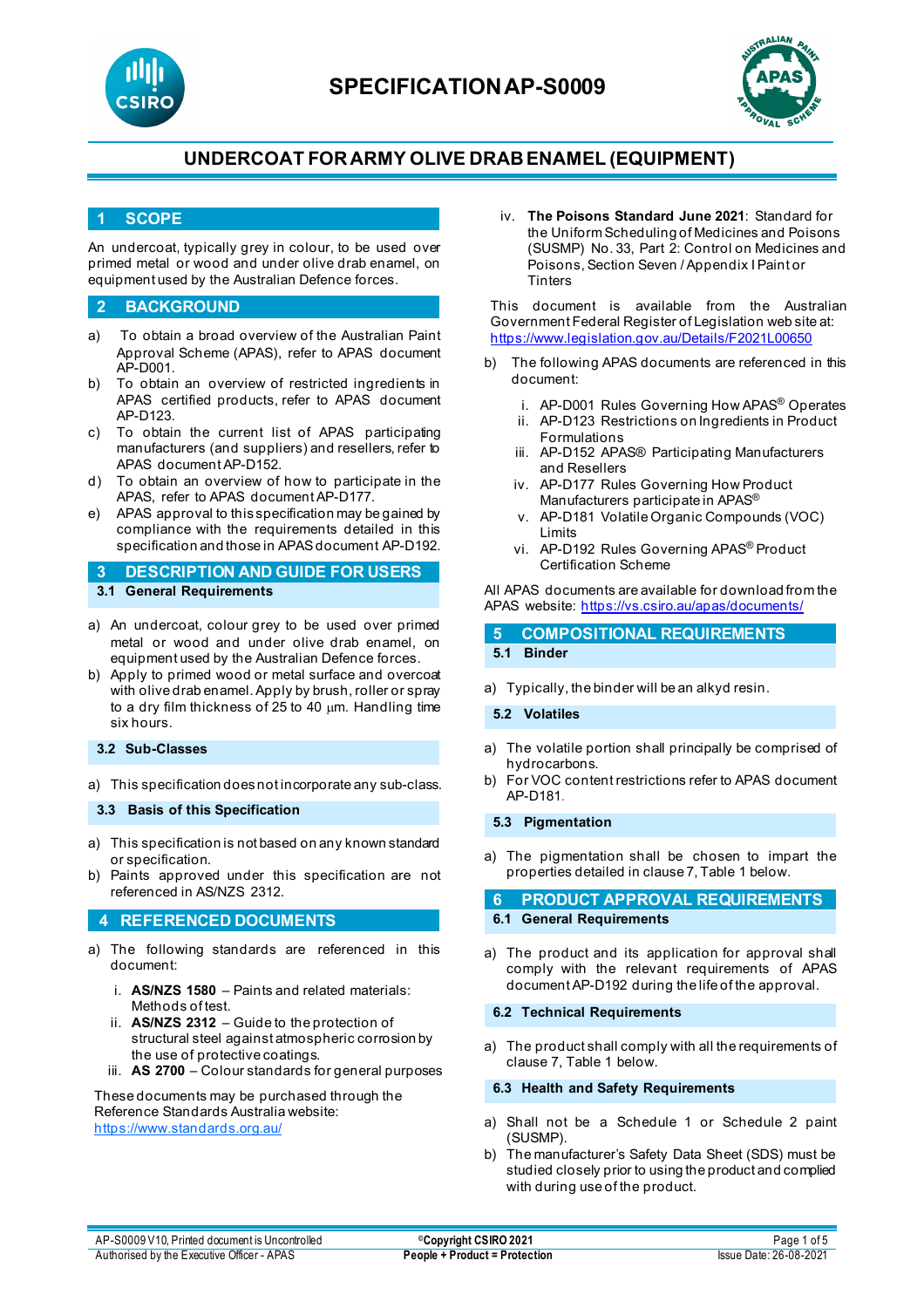



- c) Since the paint contains a hydrocarbon solvent, the paint is flammable and should be stored away from all sources of heat or ignition.
- d) Containers should be resealed immediately after use and good ventilation provided during use to minimise the risk of fire or explosion and the long-term toxic effects of absorption of the vapour into the lungs.
- e) Care should be taken to avoid contact with the skin using protective clothing and barrier cream.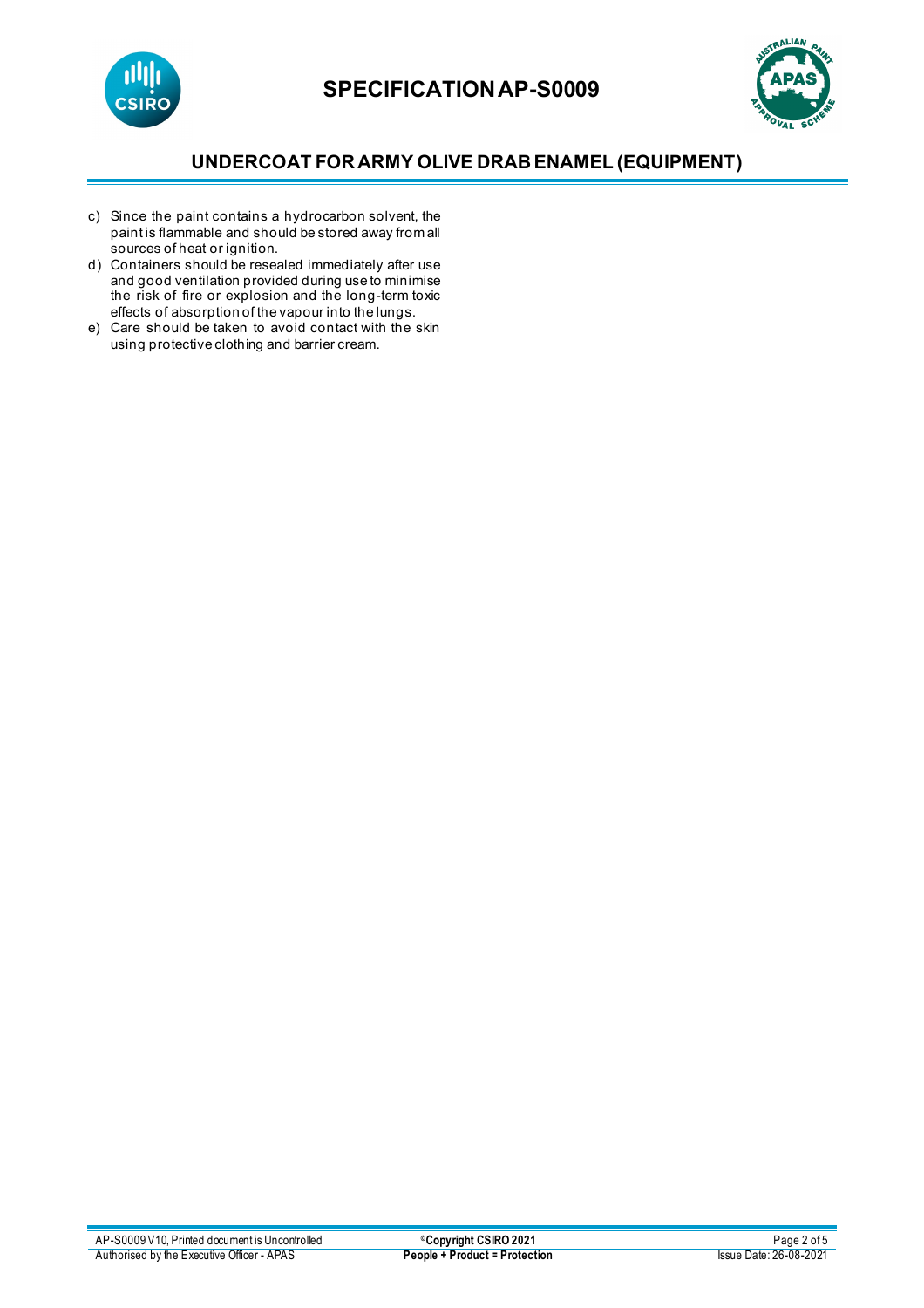



## **7 TABLE 1: PERFORMANCE PROPERTIES**

| <b>TEST</b>                                                      | <b>AS/NZS</b><br>1580<br><b>METHOD</b> | <b>REQUIREMENTS</b>                                                                                                                                                                                                             |
|------------------------------------------------------------------|----------------------------------------|---------------------------------------------------------------------------------------------------------------------------------------------------------------------------------------------------------------------------------|
| Preliminary Examination                                          | 103.1                                  | To be readily reincorporated. Shall be free of coarse particles, gel<br>and foreign matter.                                                                                                                                     |
| <b>Fineness of Grind</b>                                         | 204.1                                  | Maximum 50 µm.                                                                                                                                                                                                                  |
| <b>Skin Formation</b>                                            | 203.1,<br>Method B                     | No skin.                                                                                                                                                                                                                        |
| Viscosity                                                        | 214.3                                  | $0.1 - 0.4$ Pas.                                                                                                                                                                                                                |
| <b>Thinner Compatibility</b>                                     | 208.1                                  | To show no precipitation or other defects when thinned with the<br>appropriate volume of the designated thinner.                                                                                                                |
| Application Properties:<br>- Brushing<br>- Rolling<br>- Spraying | 205.1<br>205.3<br>205.2                | Shall show satisfactory application properties and the dry film shall<br>be free of defects.                                                                                                                                    |
| Relative Dry Hiding Power                                        | 213.1                                  | To completely obliterate the substrate with one coat at 16 $m^2/L$ .                                                                                                                                                            |
| Surface Dry Condition                                            | 401.1                                  | Maximum 3 hours.                                                                                                                                                                                                                |
| Hard Dry Condition (Mechanical<br>Thumb Test)                    | 401.6                                  | Maximum 6 hours.                                                                                                                                                                                                                |
| Colour - Visual Comparison                                       | 601.1                                  | Close Match to Green Grey (N32) AS 2700.                                                                                                                                                                                        |
| Specular Gloss                                                   | 602.2                                  | The 85° specular gloss of the undercoat shall not exceed 25 using<br>a 100 um doctor blade. Alternatively, for batch testing - the 60°<br>gloss shall notexceed 10. (In case of dispute, the 85° gloss shall<br>be determined). |
| Finish                                                           | 603.1                                  | Shall be free of coarse particles, wrinkling or orange peel and have<br>a uniform colour and appearance.                                                                                                                        |
| <b>Bend Test</b>                                                 | 402.1                                  | After air drying for seven days, a film of the undercoat shall show<br>no sign of cracking or loss of adhesion when submitted to the bend<br>test using a 12 mm mandrel.                                                        |
| Resistance to Water at Room<br>Temperature                       | 455.1                                  | A film of the undercoat shall show no sign of removal, no blistering<br>and no other defects. It shall withstand a scratch test load of 800g.                                                                                   |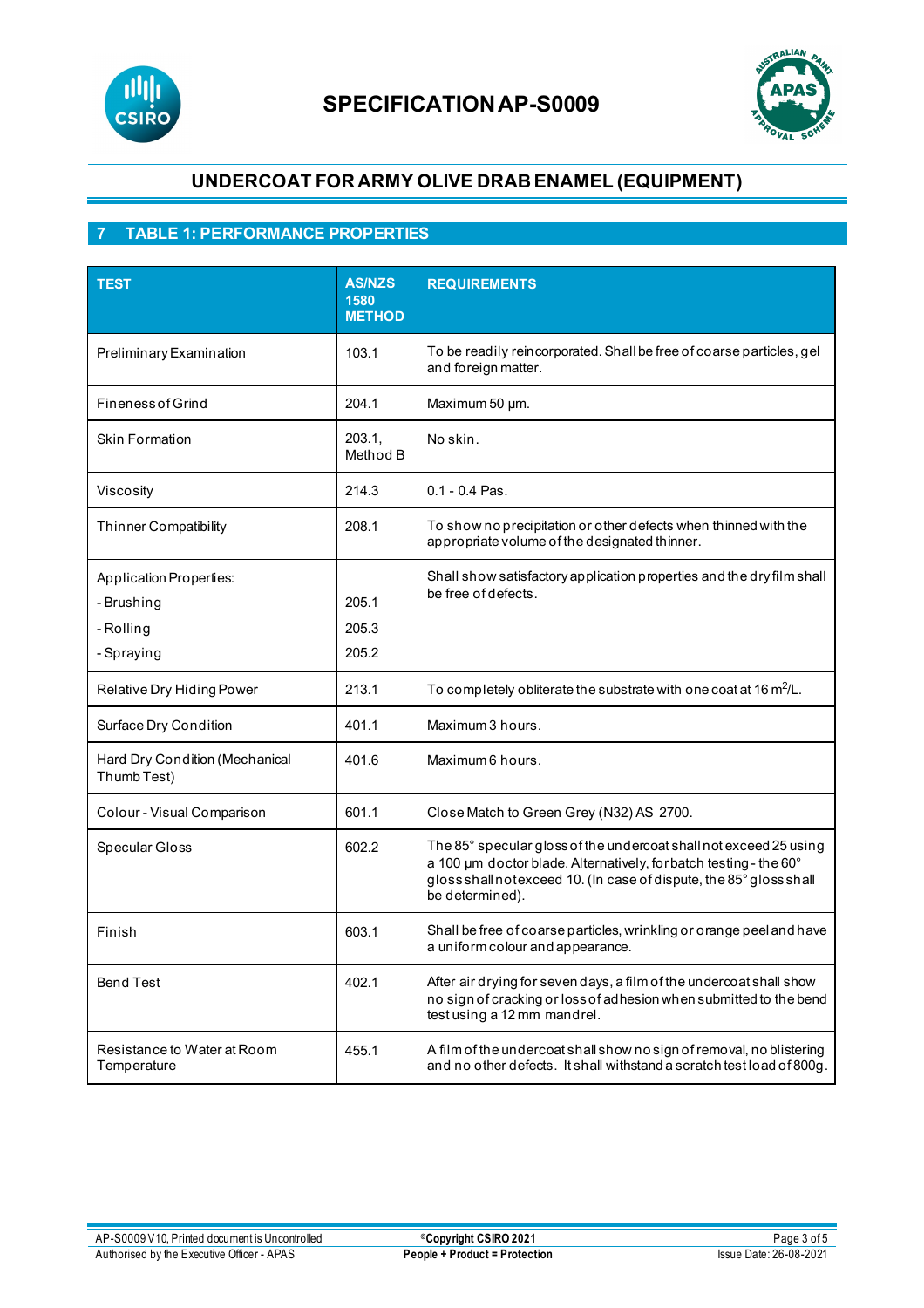



# **7 TABLE 1: PERFORMANCE PROPERTIES (CONT.,)**

| <b>TEST</b>                                | <b>AS/NZS</b><br>1580<br><b>METHOD</b> | <b>REQUIREMENTS</b>                                                                                                                                                                                                                                                                                                                 |
|--------------------------------------------|----------------------------------------|-------------------------------------------------------------------------------------------------------------------------------------------------------------------------------------------------------------------------------------------------------------------------------------------------------------------------------------|
| Properties of Primer - Undercoat<br>System |                                        | A coat of undercoat applied to a coat of APAS Specification 0032<br>primer and allowed to dry for 24 hours, shall:                                                                                                                                                                                                                  |
|                                            |                                        | Show no signs of cracking, wrinkling or lifting<br>Show no cracking and be firmly adherent after being<br>submitted to a bend test using a 12 mm mandrel<br>With stand a scratch test load of 800 g without penetration to the<br>$\bullet$<br>metal                                                                                |
| Properties of Undercoat - Enamel<br>System |                                        | A coat of APAS Specification 0006/3 enamel applied to a coat of test<br>undercoat which has been dried for 6 hours, wet sanded and dried<br>for a further 3 hours, after drying for 24 hours, shall:                                                                                                                                |
|                                            |                                        | Show no signs of cracking, wrinkling or lifting<br>$\bullet$<br>With stand a scratch test load of 800 g without penetration to the<br>$\bullet$<br>metal<br>Show no cracking and be firmly adherent after being submitted<br>to a bend test using a 12 mm mandrel                                                                   |
|                                            |                                        | When a film of test undercoat (applied) by 75 um doctor blade to a<br>plate glass panel and dried 24 hours is overcoated with a film of full<br>gloss olive drab enamel to APAS Specification 0006/3 (using a 100<br>um doctor blade and dried seven days), the specular gloss of the<br>film of undercoat-enamel system shall not: |
|                                            |                                        | Be less than 90% of that of the enamel only (applied using a 100<br>µm doctor blade to a plate glass panel and dried seven days)<br>when measured according to AS/NZS 1580.602.2 using a 20°<br>head                                                                                                                                |
| Wet Rubbing Properties                     |                                        | A film of undercoat allowed to dry for 6 hours and then wet-rubbed<br>with No.320 "wet and dry" paper shall show satisfactory sanding<br>properties, and 3 hours after sanding shall be in a satisfactory<br>condition for receiving a coat of enamel.                                                                              |
| Resistance to Natural Weathering           | 457.1                                  | After 24 months exposure on a 45° rack facing north at a temperate<br>site, a system of primer to APAS Specification 0032, test undercoat<br>and enamel to APAS Specification 0006/3 on a steel panel shall<br>exhibit no integrity failure - no erosion, cracking, flaking, blistering or<br>rusting.                              |
| Reincorporation after Storage              | 211.2                                  | To comply with all the preceding requirements after 18 months<br>storage at ambient temperature.                                                                                                                                                                                                                                    |
| Degree of Settling                         | 211.1                                  | Settling shall not fall below 6.                                                                                                                                                                                                                                                                                                    |
| <b>VOC Content</b>                         |                                        | Refer to APAS document AP-D181 for method and limits.<br>If the APAS specification is not listed on AP-D181, a declaration of<br>VOC content is still required.                                                                                                                                                                     |